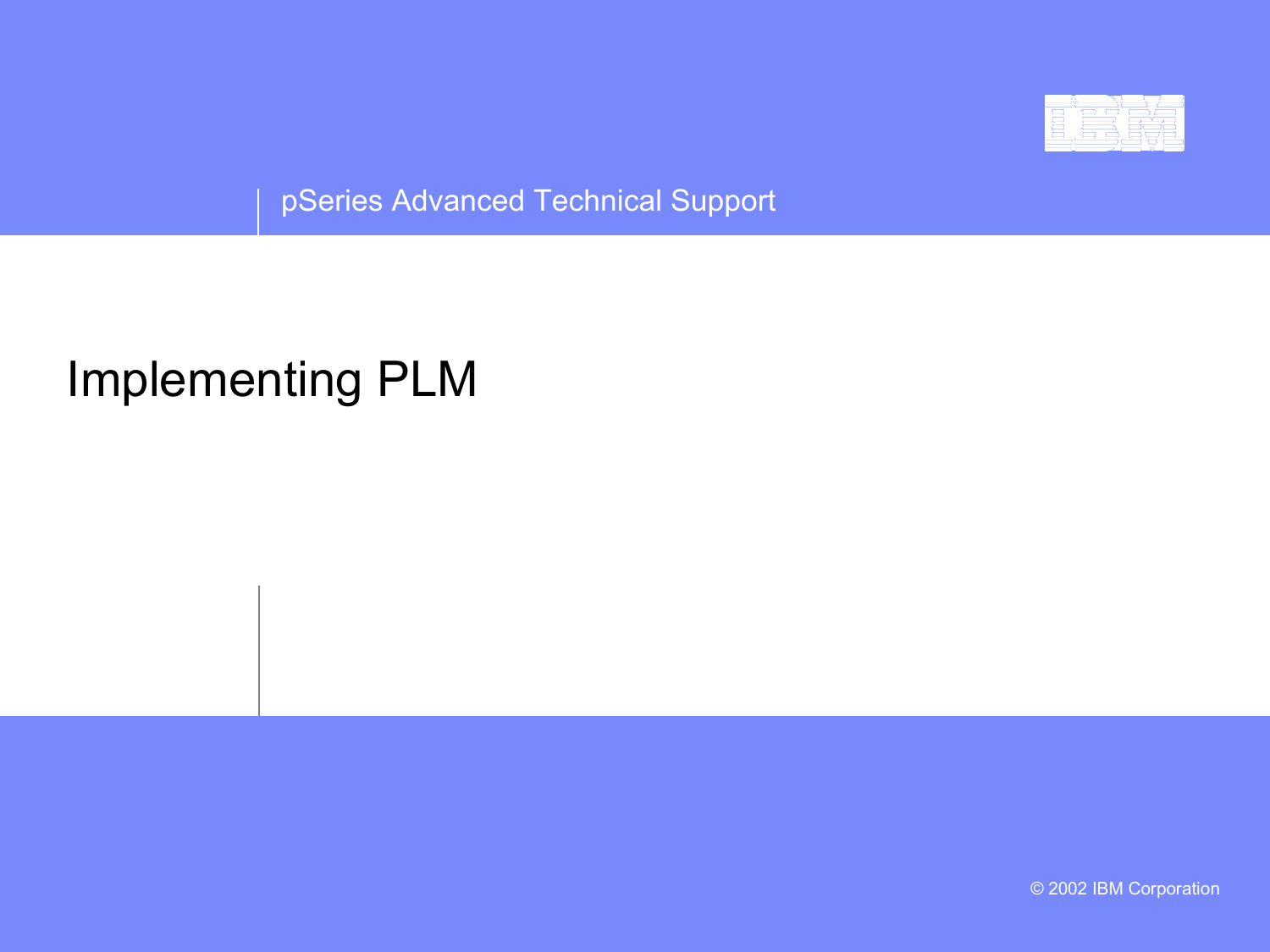

#### PLM Software Installation

- Install the following filesets:
	- plm.license
	- plm.server.rte
	- plm.sysmgt.websm
- Make sure SSL and OpenSSH are also installed
- For setup of PLM, create .rhosts files on the server and all clients. After PLM has been set up, you can delete the .rhosts files.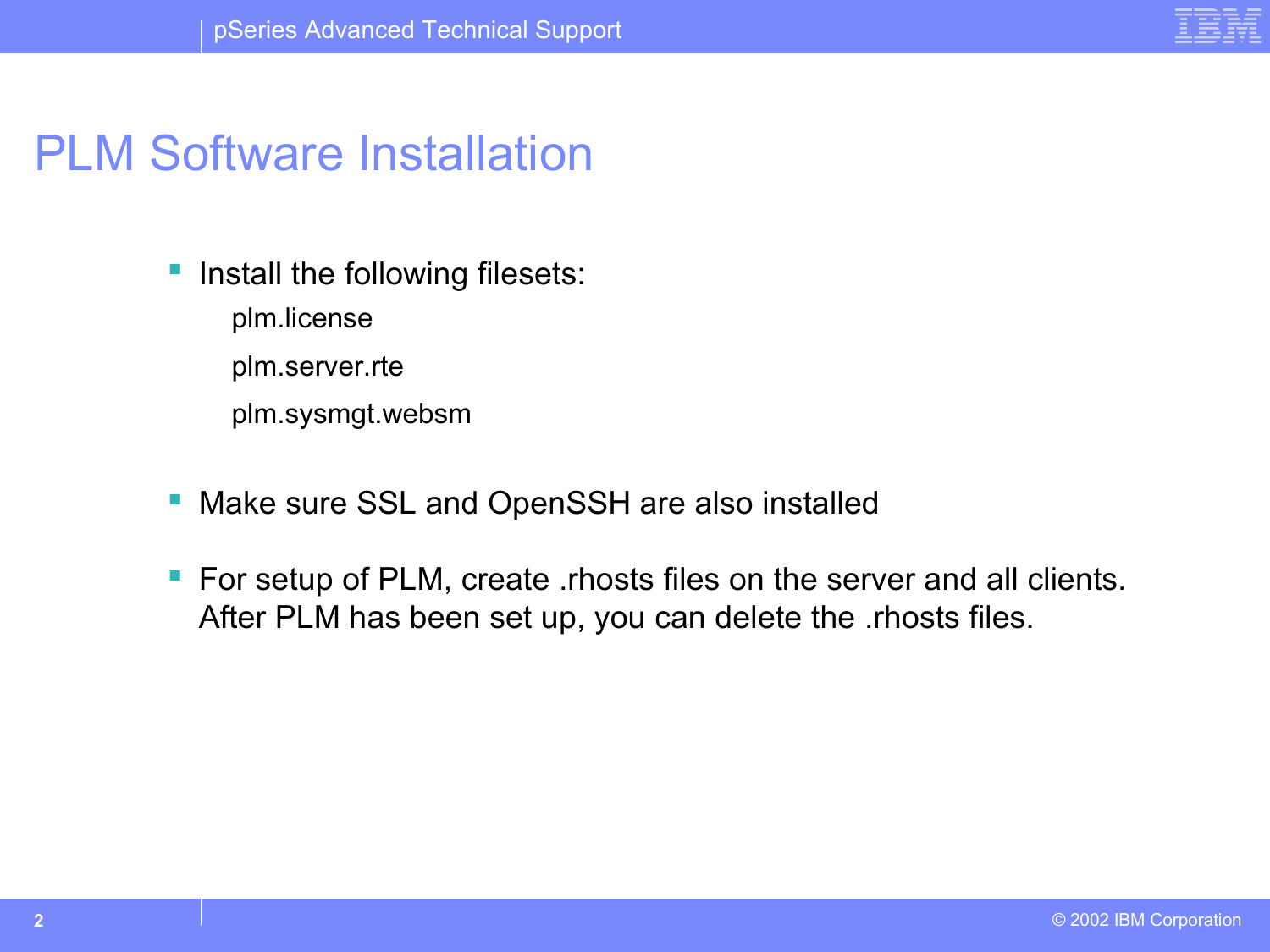

# Create SSH Keys

- On the server, enter: # ssh-keygen –t rsa
- Copy the HMC's secure keys to the server:

# scp hscroot@hmchostname:.ssh/authorized keys2 \

 $\sim$ /.ssh/tmp authorized keys2

 Append the server's keys to the temporary key file and copy it back to the HMC:

```
# cat ~/.ssh/id_rsa.pub >> ~/.ssh/tmp_authorized_keys2
```

```
# scp \sim/.ssh/tmp_authorized_keys2 \
```
hscroot@hmchostname:.ssh/authorized\_keys2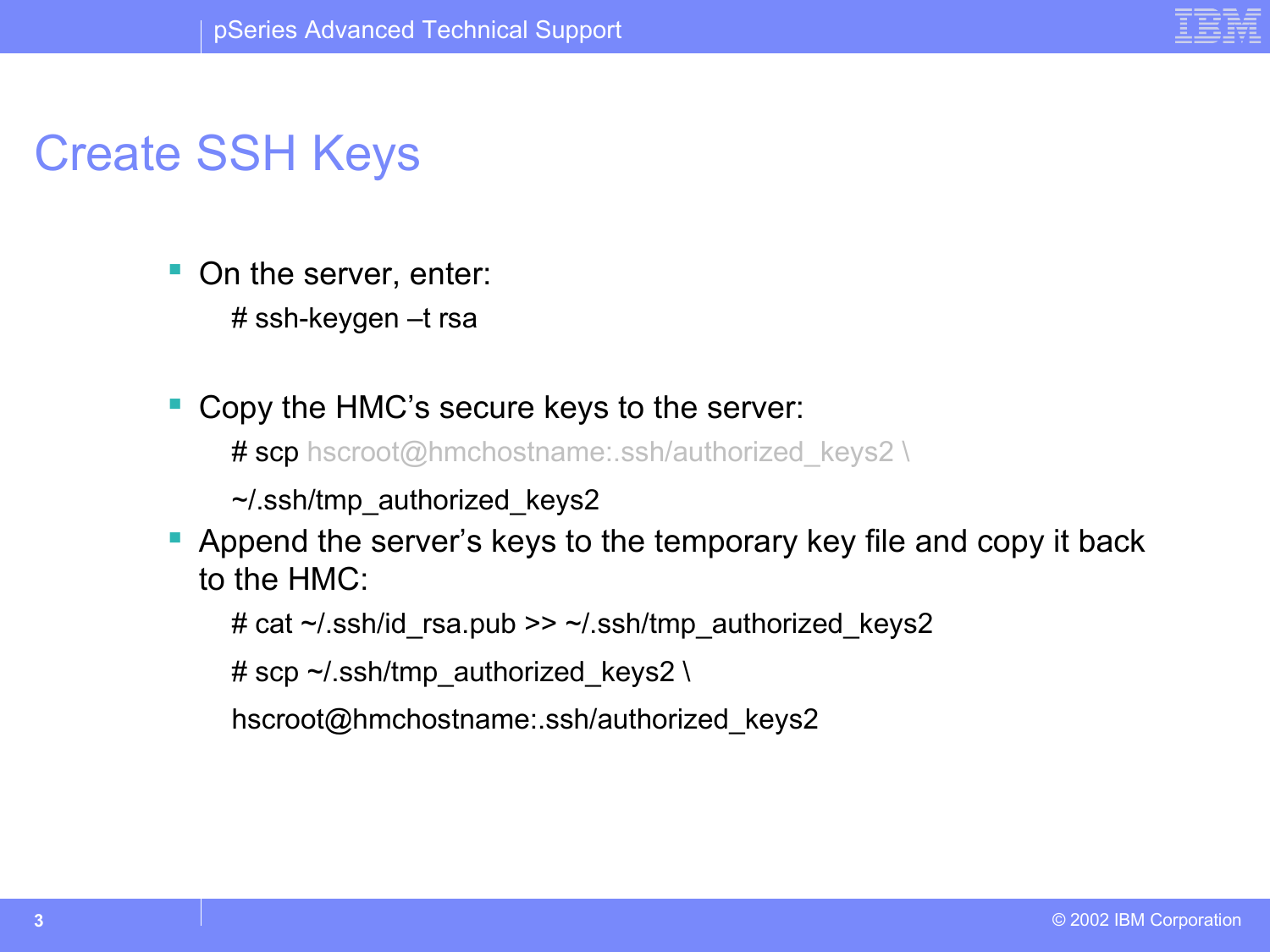

### Test SSH and Enable WebSM

- Test SSH to the HMC. You should not be asked for a password. # ssh hscroot@hmchostname lssyscfg –r sys
- On the PLM server, make sure you can run WebSM. Run: # /usr/websm/bin/wsmserver -enable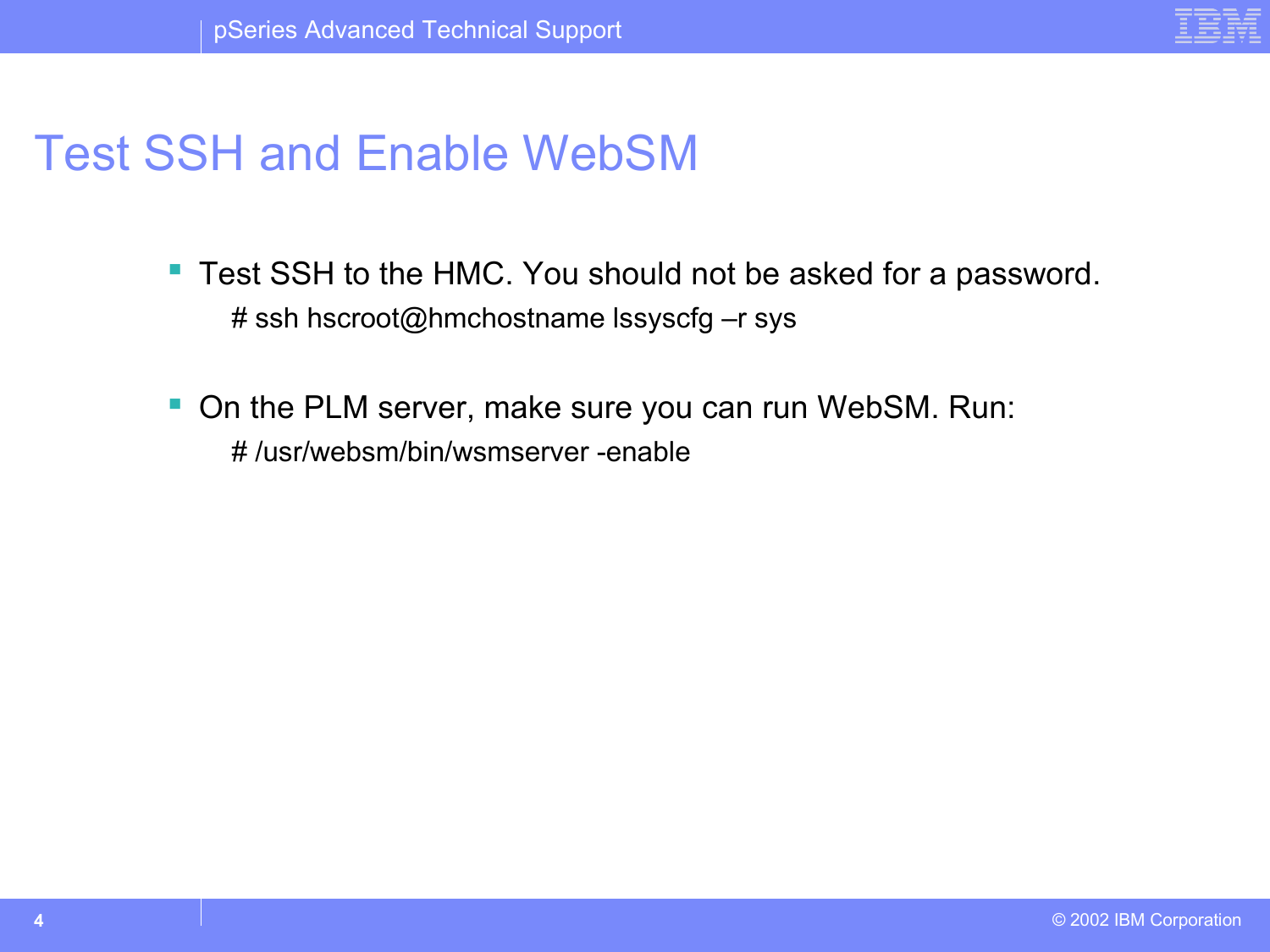

- On the PLM server, open WebSM and select Partition Load Manager.
- Click on Create a Policy File. In the window open on the General Tab, enter a policy file name on the first line
- Click on the Globals tab. Enter the fully qualified hostname of your HMC. Enter hscroot (or a user with the Systems Administration role) as the HMC user name. Enter the CEC name, which is the managed system name (not the fully qualified hostname).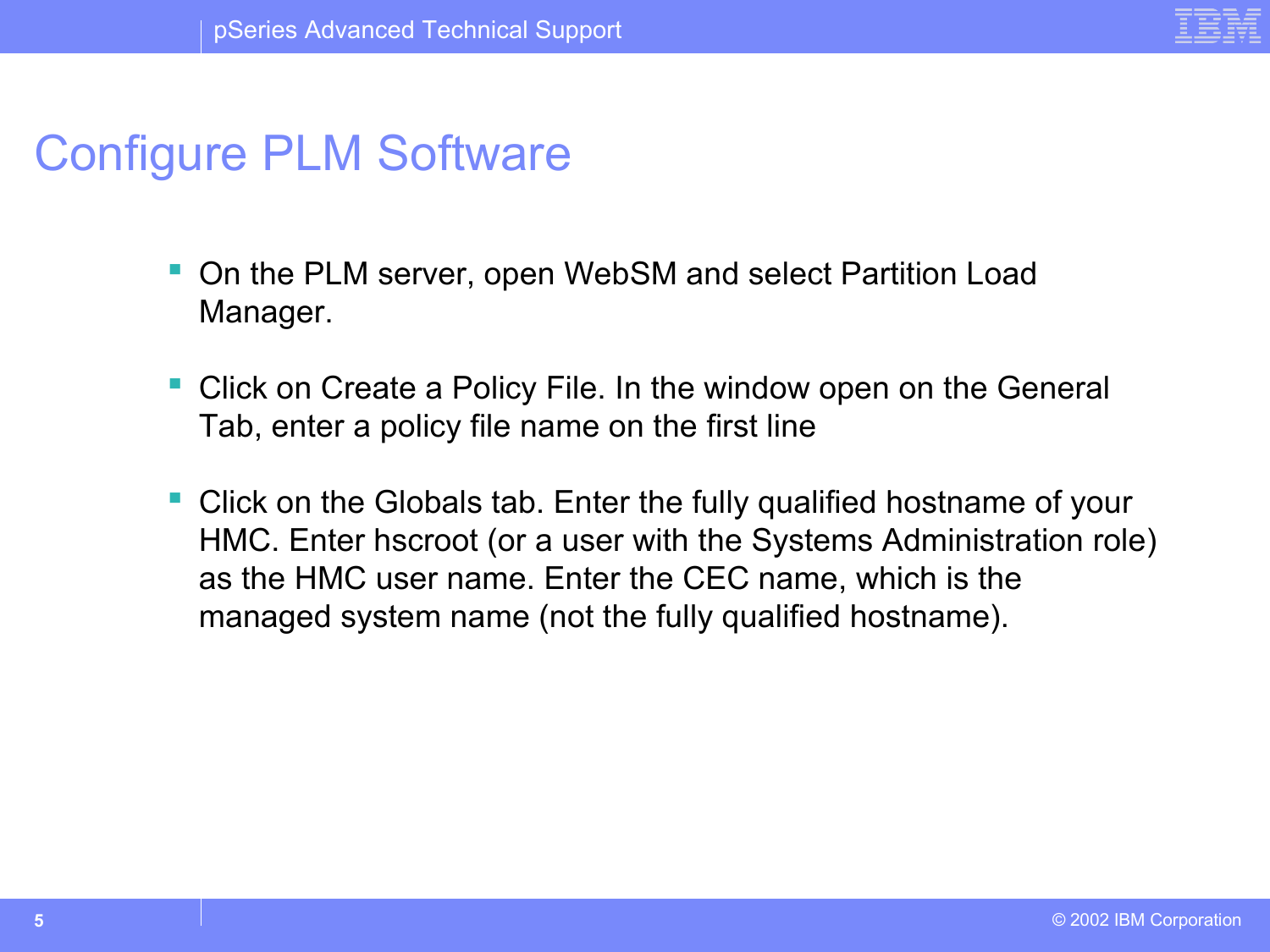

- Click on the Groups tab. Click the Add button. Type in a group name. Enter the maximum CPU and memory values that you are allowed to use for PLM operations.
- Check both CPU and Memory management if you're going to manage both.
- Click on Tunables. These are the defaults for the entire group. If you don't understand a value, highlight it and select Help for a detailed description.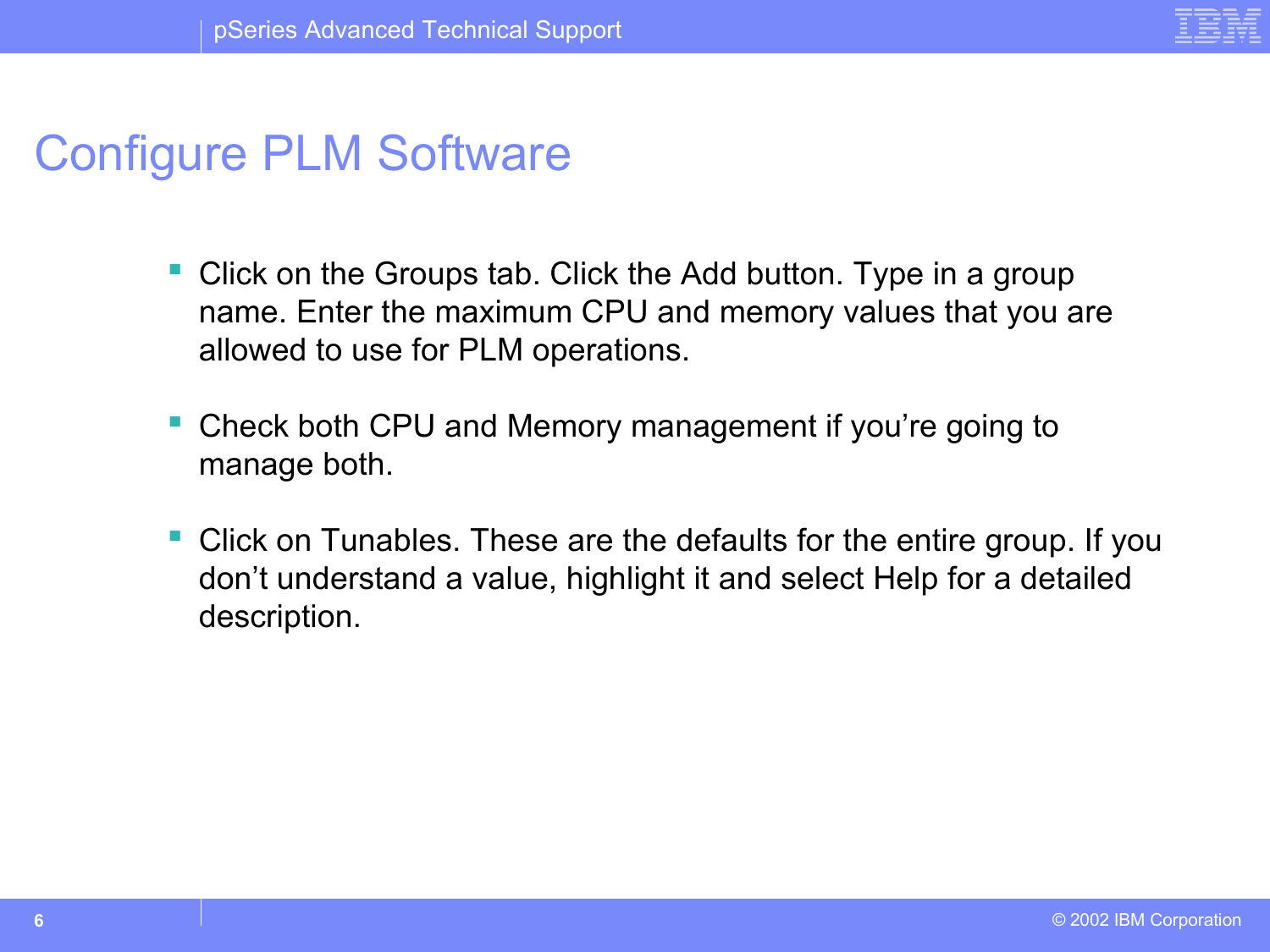

- Click on the Partitions tab. Click the Add button and add all of the running partitions in the group to the partitions list. On the Partition Definition tab, use the partitions' fully qualified hostnames
	- and add them to the group you just created.
- Click OK to create the policy file.
- In the PLM server, view the policy file you created. It will be in /etc/plm/policies.
- Perform the PLM setup step using WebSM. You must be root. Once this finishes, you'll see "Finished: Success" in the WebSM working window.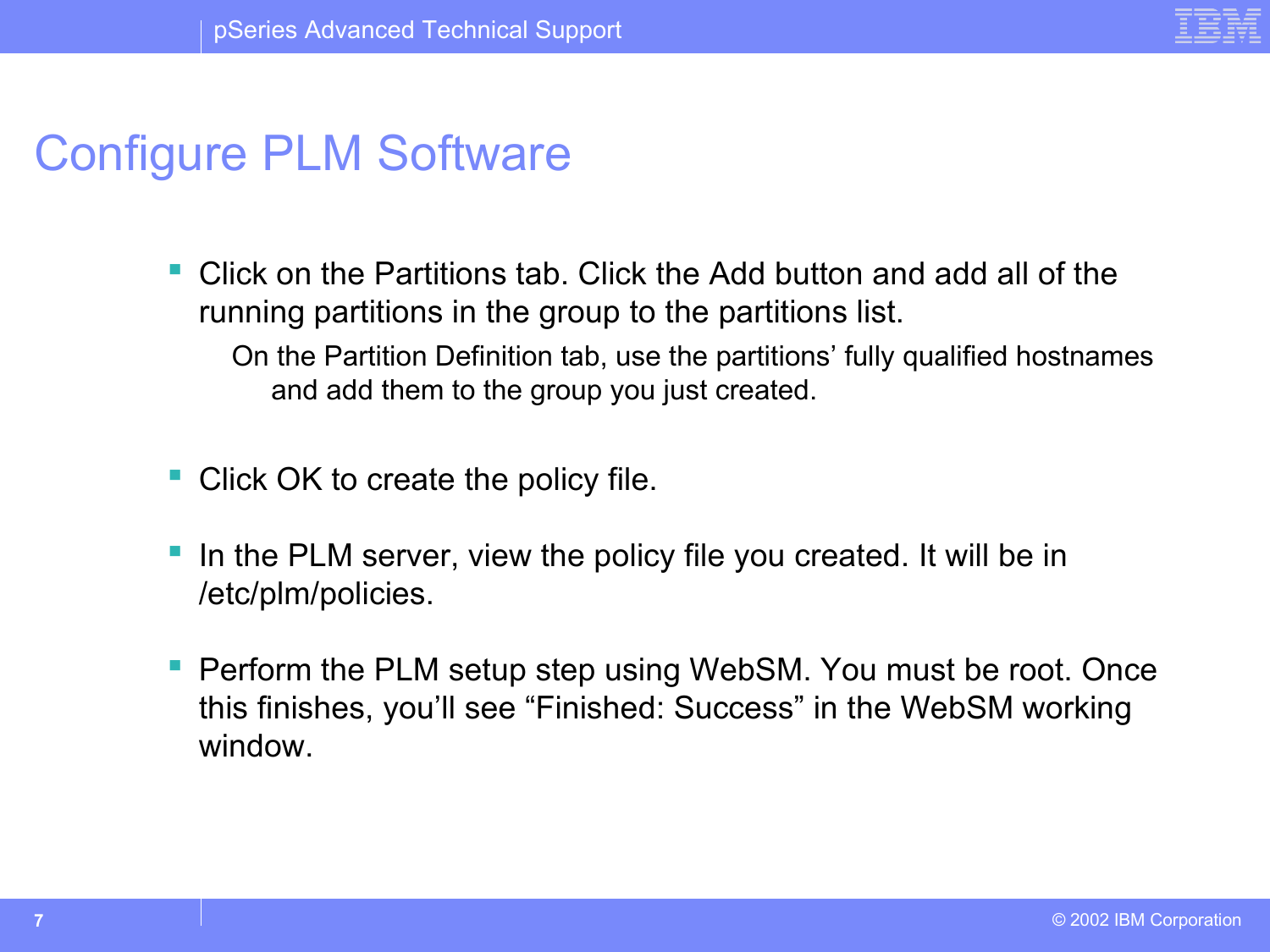

 In the server and a client partition, look at the /var/ct/cfg/ctrmc.acls file to see if these lines are at the bottom of the file: IBM.LPAR

root@hmchostname \* \* rw

If you need to edit this file, run this command afterward:

# refresh –s ctrmc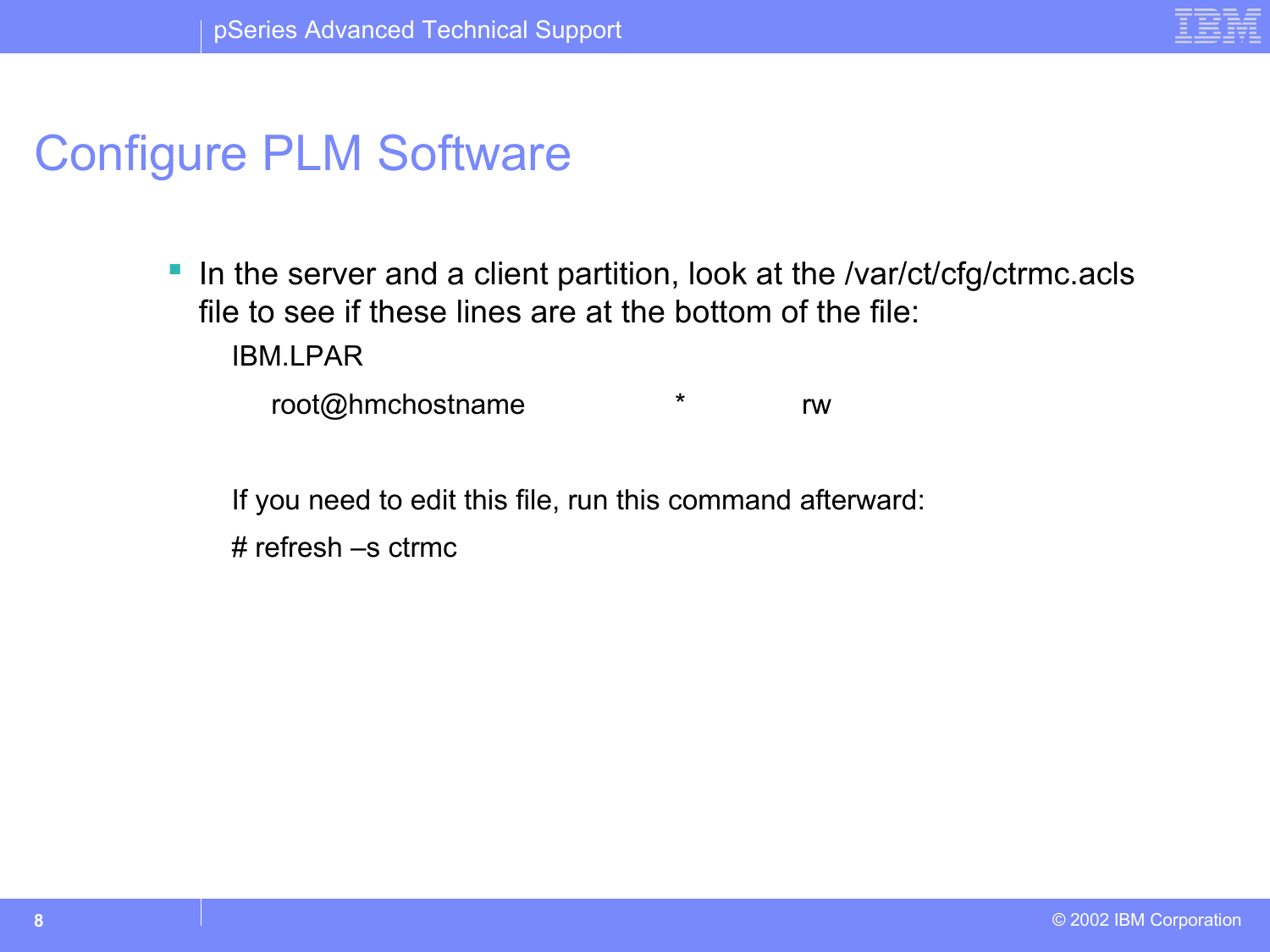

- Test RMC authentication by running this command from the PLM server, where *remote\_host* is a PLM client # CT\_CONTACT=remote\_host lsrsrc IBM.LPAR If successful, a lot of LPAR information will be printed out instead of "Could not authenticate user"
- Start the PLM server. Look for "Finished:Success" in the WebSM working window.
	- Enter a configuration name. Enter your policy file name. Enter a new logfile name.
	- (If you have trouble with the logilfe, you may need to touch the file before you can access it)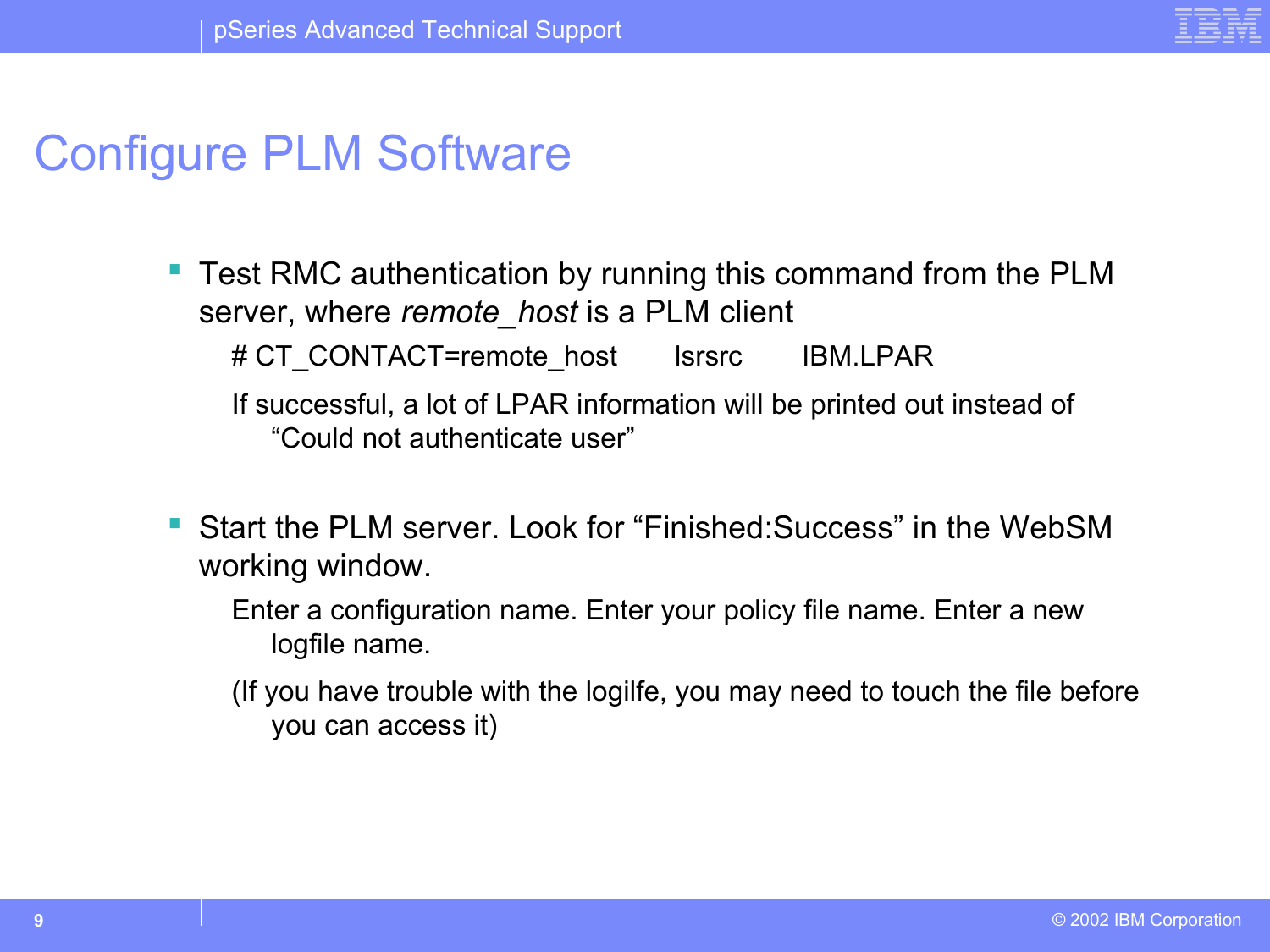

- If the LPAR details window shows only zeroed-out information, then there's probably an RMC authentication problem.
- If there's a problem, on the server partition, run:

# /usr/sbin/rsct/bin/ctsvhbal

The output should list one or more identities. Check to see that the server's fully qualified hostname is in the output.

 On each partition, run /usr/sbin/rsct/bin/ctsthl –l. At least one of the identities shown on the remote partition's ctsvhbal output should show up on the other partitions' ctsthl –l output. This is the RMC list of trusted hosts.